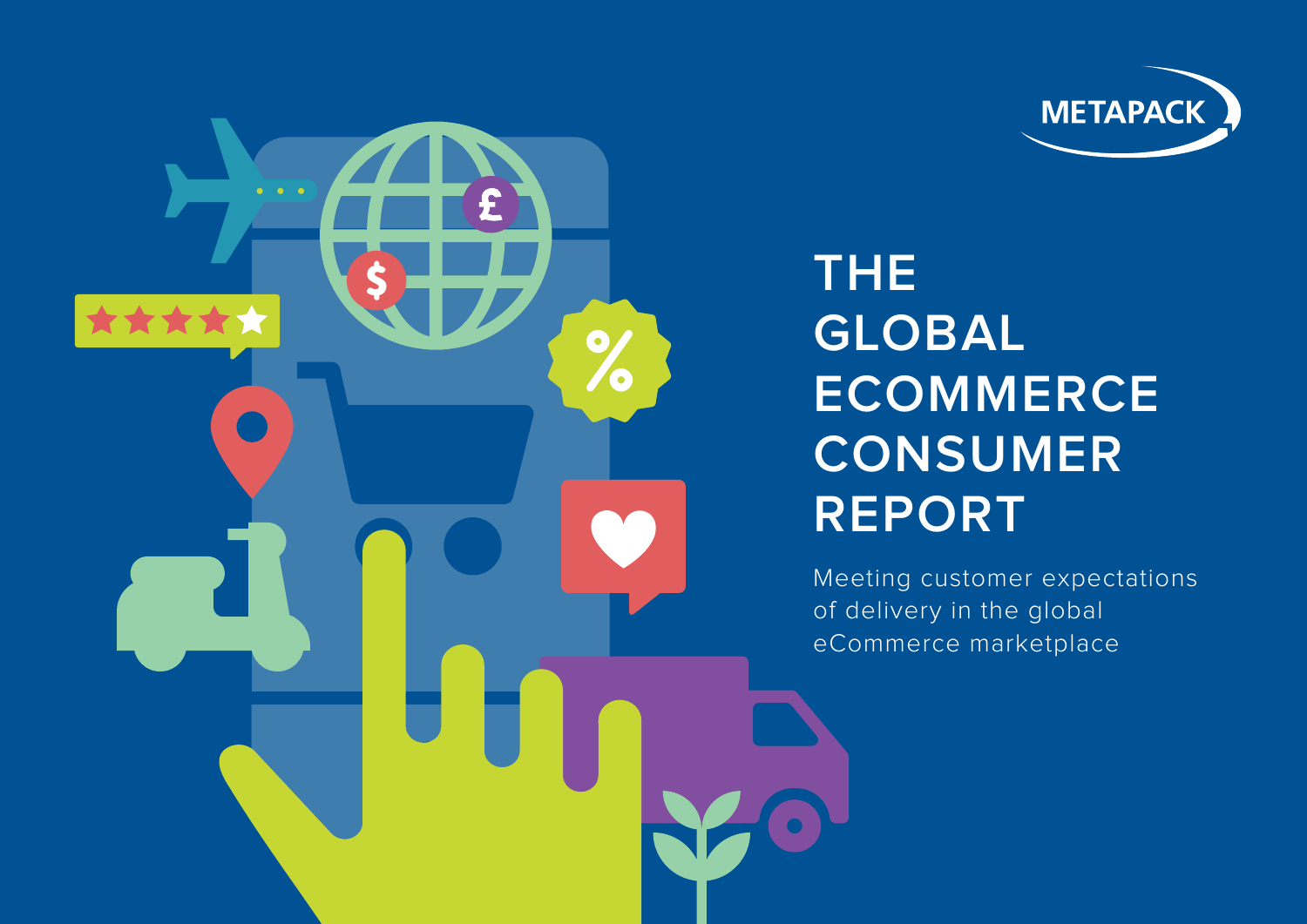### **E X E C U T I V E SUMMARY**

This report, part of a series published by Metapack since 2016, provides a picture of consumer behaviours and their expectations of delivery when shopping online.

The report covers seven of the same markets as the previous Metapack reports — Canada, France, Germany, the Netherlands, Spain, the UK and the US — and four others. New for 2020 are Australia, China, Japan and Russia. Activity and interest in these countries is increasing as cross-border retail continues to rise and consumer markets in Asia and the East continue to expand.

Based on surveys of more than 8,500 consumers aged 18+, the report offers valuable insights for retailers, whether they sell exclusively online or, as is increasingly the case, combine bricks-and-mortar and virtual stores. It covers every stage of the consumer purchasing cycle and is split into five sections: the post-purchase experience; delivering consumer choice; omni-channel retail; cross-border retail and the customer retailer experience. Each section highlights opportunities for retailers in the new decade, as well as consumer concerns about eCommerce delivery.

**So, what are the key findings uncovered by this year's data? The main 'messages' of all five sections, and some of the most important survey results, follow.**

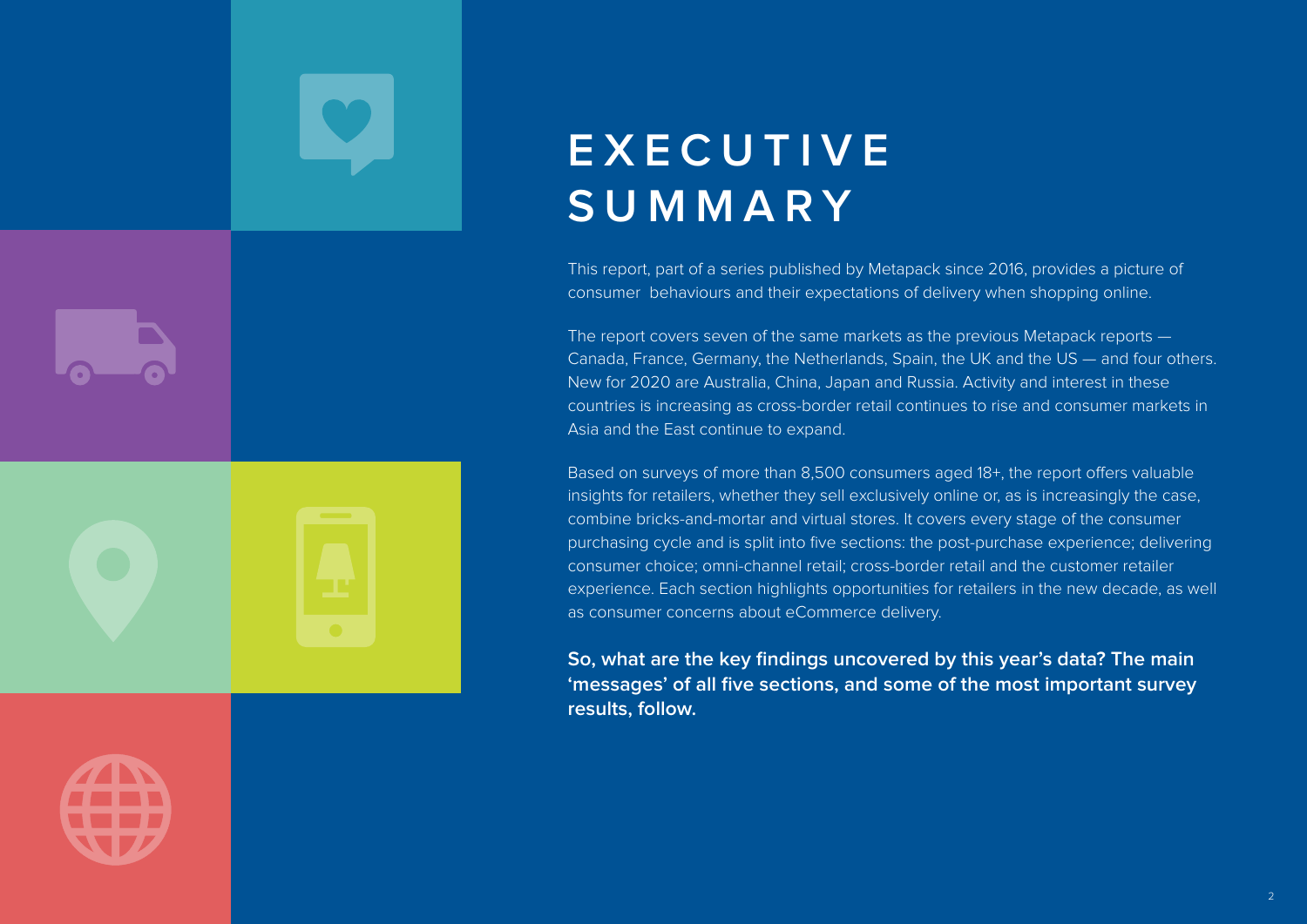### **THE CUSTOMER- 1 RETAILER EXPERIENCE**

Online shopping is now a frequent activity, and expectations of eCommerce delivery are higher. Fewer customers now expect to pay for standard delivery. As eCommerce markets mature, there are opportunities to innovate and evolve with changing consumer preferences and needs.



### Consumers who are buying something online every week





**33% 37%**

of consumers across all markets have made a complaint to a retailer about delivery

say they'd be unable to shop with a retailer again following a negative experience

Consumers who expect standard delivery to be free





say they'd be interested in a loyalty scheme where multiple retailers work together to offer a premium delivery service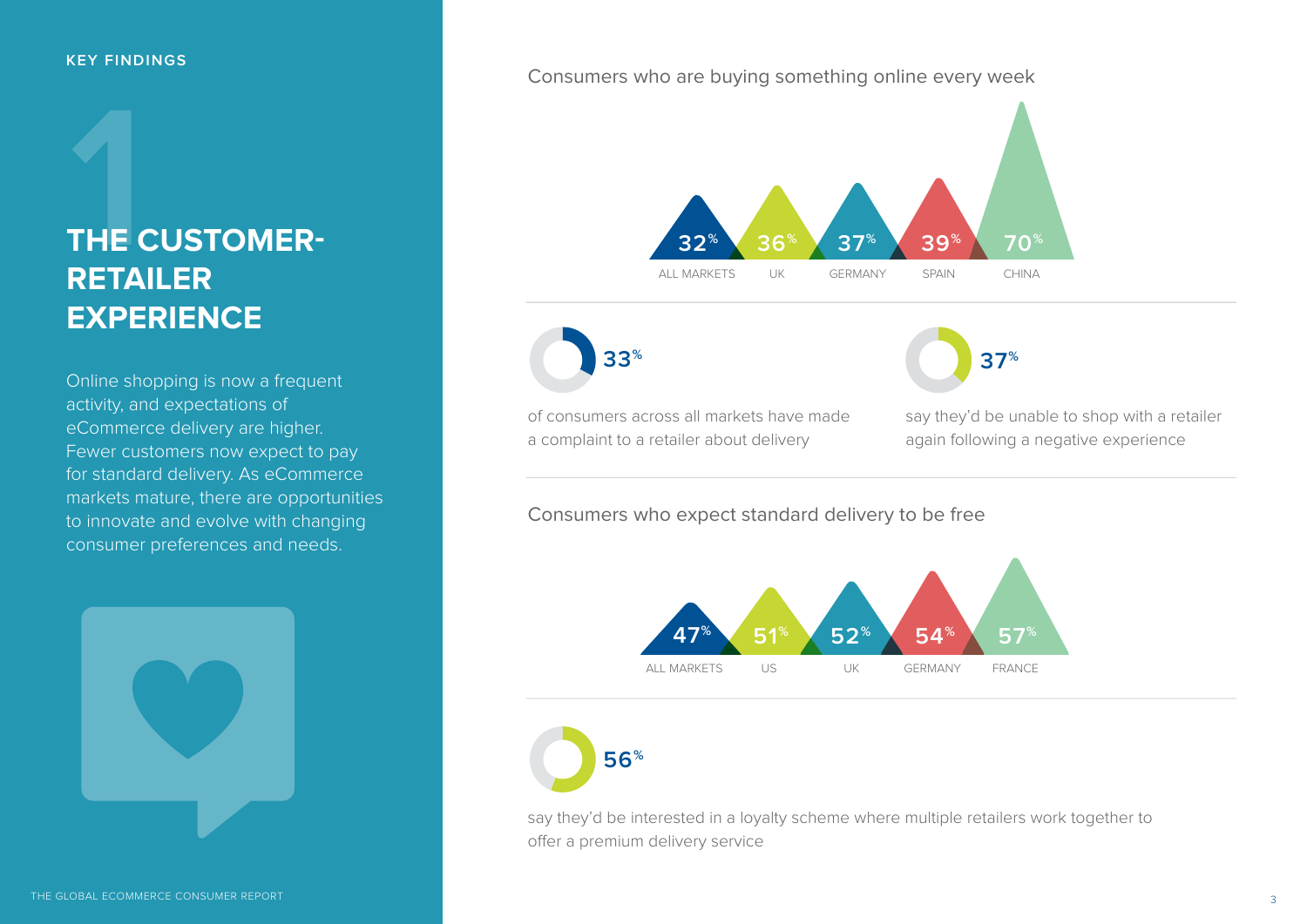#### **KEY FINDINGS**

# **2 DELIVERING CONSUMER CHOICE**

Delivery options — from choice of carrier to the greener option of consolidated delivery — influence buying decisions. How and where delivery options are displayed are just as important. Offer the choices consumers want, when they want them, to differentiate yourself in the new decade.



Consumers who have bought goods from one retailer over another because they provided more delivery options



Consumers say they want to see all delivery options displayed on the same page as the product



of consumers say the ability to choose which carrier delivers their goods is important, somewhat important or extremely important



say they'd always opt for consolidated delivery when ordering more than one item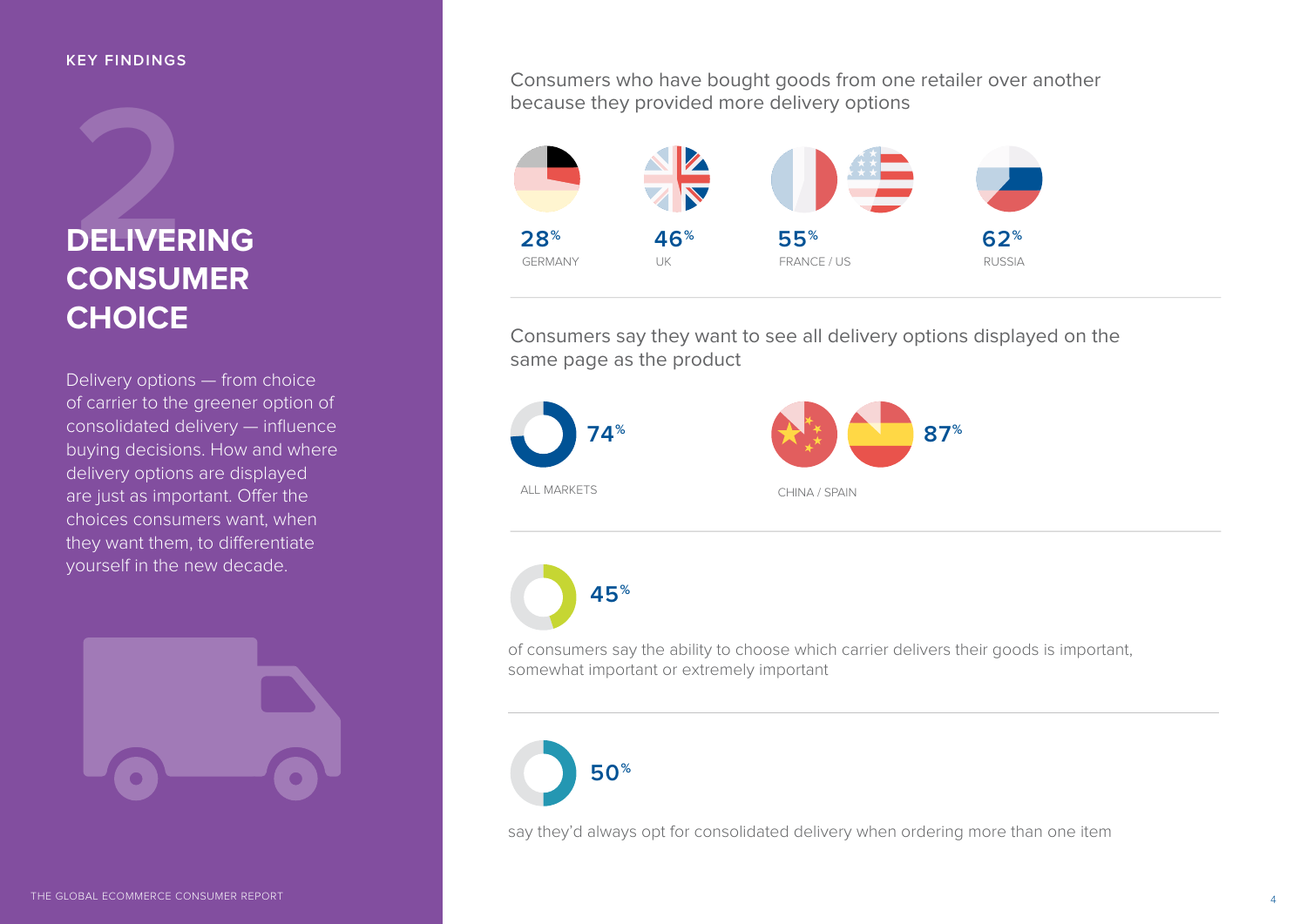# **3**<br>THE PO:<br>PURCH **THE POST-PURCHASE EXPERIENCE**

eCommerce brands.



of consumers would be very likely or somewhat likely to shop more with a site that made the returns process easier

### $\bullet$ **69%**



say the ability to track an order is one of their top three considerations when buying a product online

say that it's a top consideration when making a luxury purchase

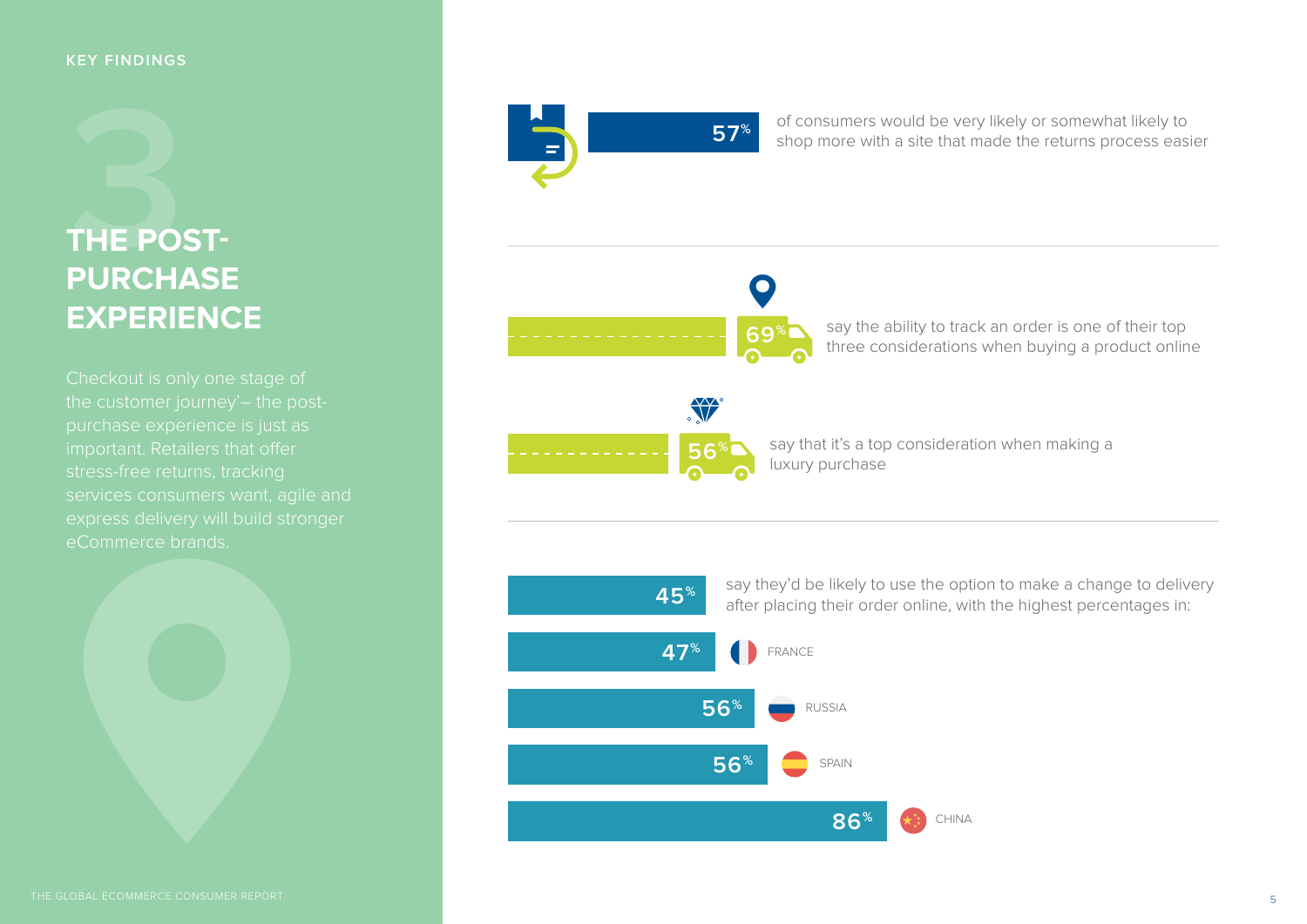# **OMNI-CHANNEL RETAIL 444**<br> **6441**<br> **64411**<br> **64411**

both in-store and online. For those and online experience, the rewards the benefit of both.





**41%**

say they've bought something else when they've collected their order in store



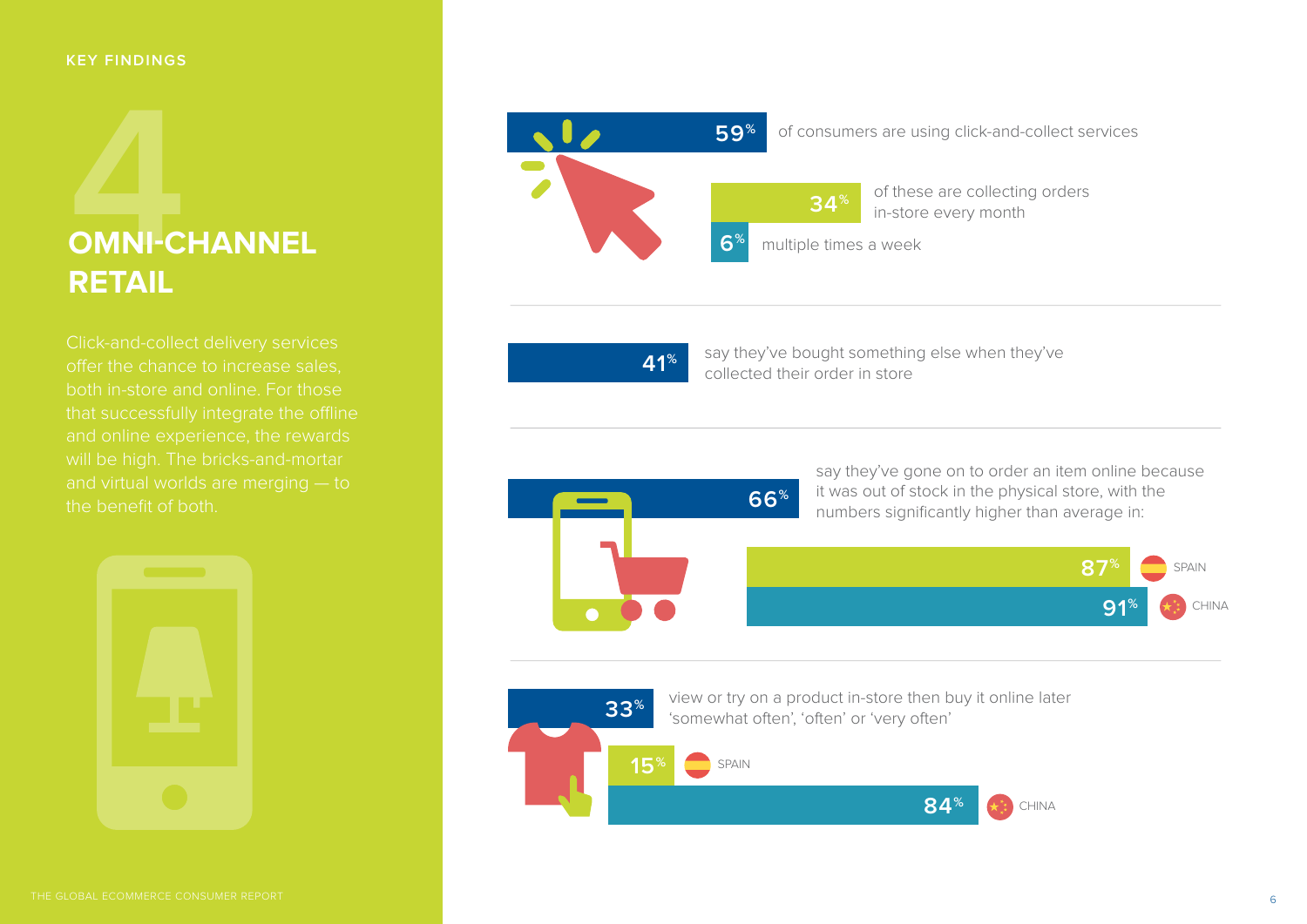#### **KEY FINDINGS**

# **CROSS-BORDER RETAIL 1999**<br>CROSS-I<br>RETAIL

It's never been easier to reach customers overseas, and there are potentially lucrative opportunities, particularly in luxury goods markets. Control the costs of fulfilment and increase consumer confidence through fast delivery and tracking services, and you're in a strong position in the global eCommerce marketplace.

THE GLOBAL ECOMMERCE CONSUMER REPORT

Consumers who had bought goods from overseas between two and five times in the 12 months before the research was carried out



say **low-cost delivery** would make the most difference **22%**

**28%**

cite **slow delivery** as the biggest deterrent



say **free delivery** is the thing most likely to encourage them to shop more internationally



purchased goods online from companies such as Burberry, Rolex, Tumi, Chanel and Tiffany, suggesting strong demand at the top-end of the market.

Consumers say the ability to track delivery is one of the top two things that would encourage them to shop more internationally



The data highlights numerous opportunities for retailers to improve consumer choice and anticipate changing consumer preferences and needs but it's critical to understand how these preferences will vary from market to market. Although consumer expectations are increasing, is competition, and barriers to market entry lowering. The message of the data is clear: delivery options and services can be a major point of differentiation.